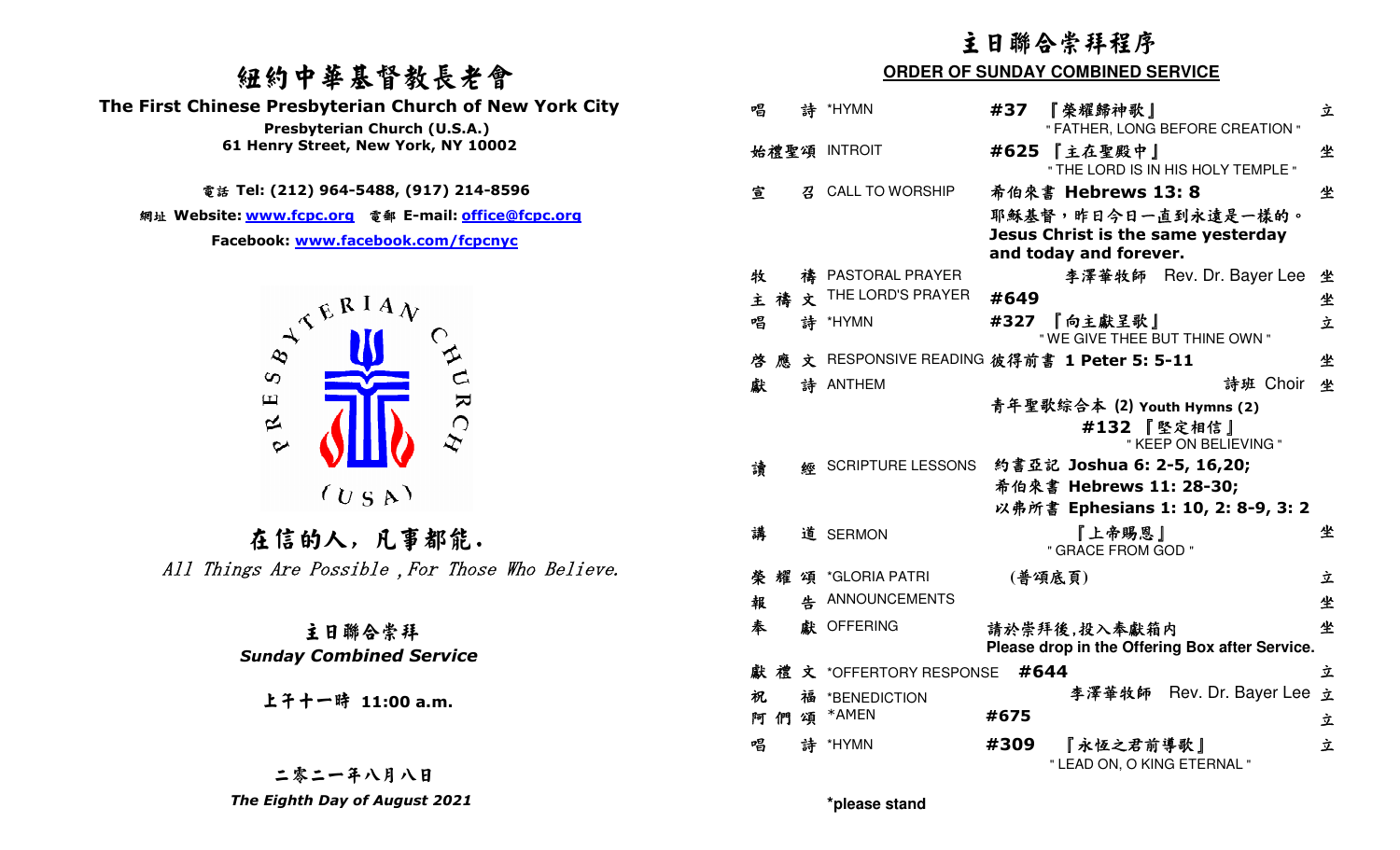# 啟應文: 彼得前書 **5: 5-11**

- 主席啟:你們年幼的,也要順服年長的。就是你們眾人,也都要以謙卑束腰, 彼此順服.因為上帝阻擋驕傲的人,賜恩給謙卑的人。
- 會眾應: 所以你們要自卑,服在上帝大能的手下,到了時候祂必叫你們升高。
	- 啟: 你們要將一切的憂慮卸給上帝,因為祂顧念你們。」
	- 應:務要謹守,儆醒.因為你們的仇敵魔鬼,如同吼叫的獅子,遍地游行, 尋找可吞喫的人。
	- 啟:你們要用堅固的信心抵擋他,因為知道你們在世上的眾弟兄,也是經歷。 這樣的苦難。
	- 應:那賜諸般恩典的上帝,曾在基督裡召你們,得享祂永遠的榮耀,等你們 暫受苦難之後,必要親自成全你們,堅固你們,賜力量給你們。」
- 同讀: 願權能歸給祂,直到永永遠遠。阿們。

### **Responsive Reading: 1 Peter 5: 5-11**

- 5 Young men, in the same way be submissive to those who are older. All of you, clothe yourselves with humility toward one another, because, "God opposes the proud butgives grace to the humble."
- 6 Humble yourselves, therefore, under God's mighty hand, that he may lift you up in due time.
- 7 Cast all your anxiety on him because he cares for you.
- 8 Be self-controlled and alert. Your enemy the devil prowls around like a roaring lion looking for someone to devour.
- Resist him, standing firm in the faith, because you know that your brothers throughout the world are undergoing the same kind of sufferings.
- 10 And the God of all grace, who called you to his eternal glory in Christ, after you have suffered a little while, will himself restore you and make you strong, firm and steadfast.
- 11 To him be the power for ever and ever. Amen.

# 報告事項

- **1.**歡迎首次參加主日崇拜之新朋友**,**盼望你能繼續參加聚會**,**散會後請留下姓名**,** 通訊處及電話與司事**,**<sup>以</sup>便教會與你聯絡。
- **2.** 祈禱會**:** 逢禮拜四下午二時在本堂舉行**,**歡迎各兄姊屆時參加。
- **3.** 各兄姊於教會辦公時間內每日上午九時至下午五時可用本堂電話 **(212) 964-5488**或手提電話 **(917) 214-8596**聯絡各同工。
- **4.** 本堂於**7**月 **<sup>25</sup>** 日起恢復各部各團契各委員會活動。

主日崇拜事奉人員

|        | 今主日(八月八日)     | 下主日(八月十五日)     |
|--------|---------------|----------------|
|        | 主日聯合崇拜        | 主日聯合崇拜         |
| 講員/主席  | 李澤華牧師 / 方李芳執事 | 邵一嵐宣敎師 / 梁美娥長老 |
| 指揮/司琴  | 林主恩先生 / 江友正女士 | 林主恩先生 / 江友正女士  |
| 招<br>待 | 胡國傑長老         | 唐顯慶長老          |
| 聖壇插花   | 邵一嵐宣教師        | 邵一嵐宣教師         |
| 錄音/音響  | 黄惠賜執事         | 黄惠賜執事          |

### 獻 花

#### 方李芳執事

 方鈺澄夫婦紀念謝銓長老主懷安息 伍黃碧霞女士紀念家翁姑, 父母親, 先夫伍紹璇先生, 伍錦安先生 劉錦華夫人紀念李立人長老, 謝銓長老 趙林慕貞女士紀念謝銓長老 黃達焜夫人紀念謝銓長老 陳張愛萍長老紀念謝銓長老 陳盧秀華執事紀念謝銓長老 李陳婉卿女士紀念謝銓長老 陳翠瑛、美瑛夫婦紀念深愛的明俐 **Grace Wong in loving memory of sister Tracy Wong** 

## 代禱事項

- 1.為本堂各同工、全體長老、執事、董事及領袖們在教會中事奉的心志禱告。
- 2.為祈禱會禱告。求聖靈感動更多弟兄姊妹同心合意為教會守望。
- 3.為紐約市華埠社區禱告。願本堂藉著崇拜、關懷、社區服務、網絡福音廣播 節目廣傳福音。
- 4.為身體和心靈軟弱的弟兄姊妹禱告。求主醫治,使他們早日康復: 吳秀琼女士、林伍新蘭女士、陳玉金女士、張淑德女士、劉浪波夫人、 陳伍愛娣女士、黃德夫人、王金鐲先生、胡關琴英執事。
- 5.為本堂聘牧事工禱告。求主差遣合適主任牧師來牧養教會。